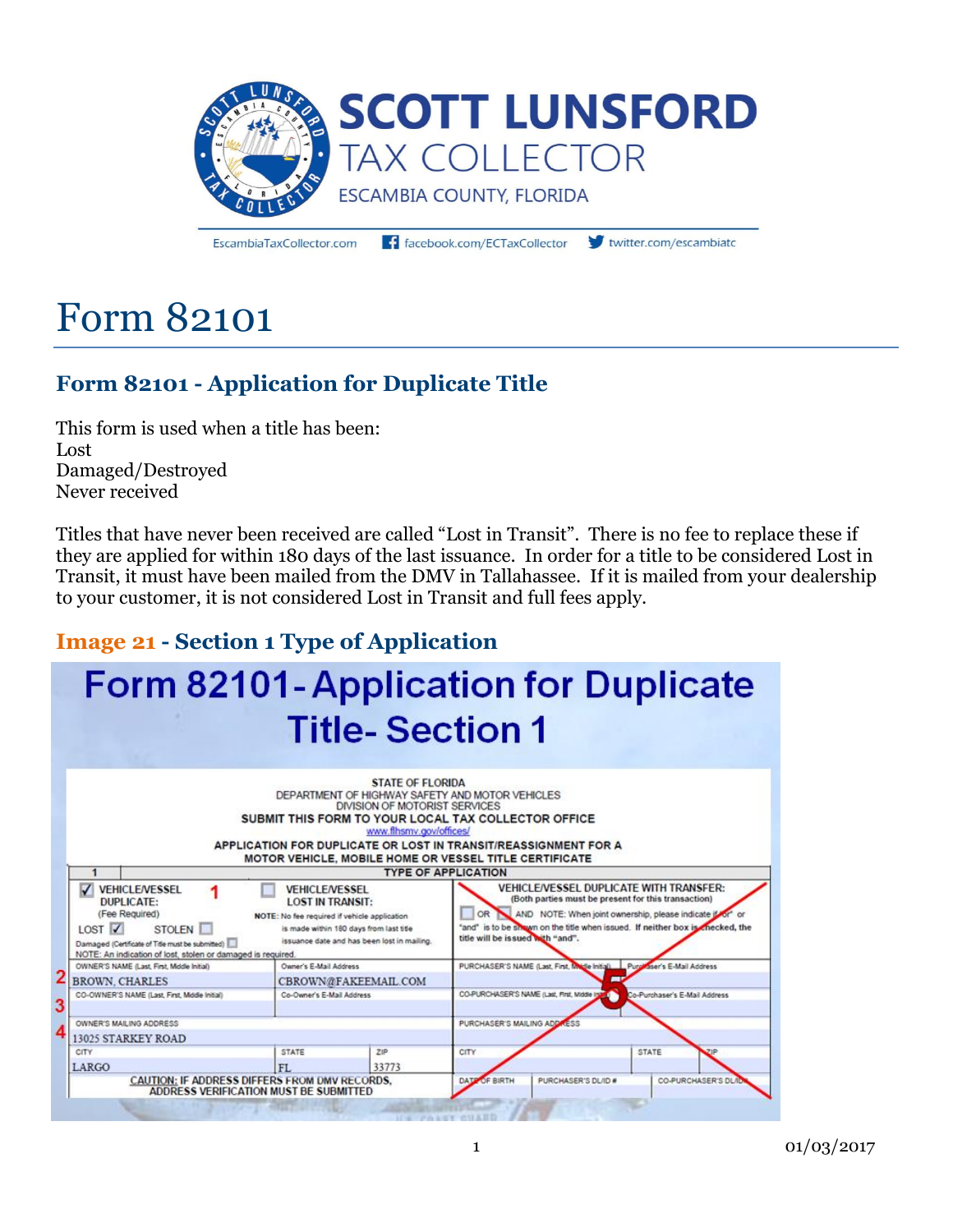**1** Vessel Duplicate or Vessel Lost in Transit *(check the appropriate boxes)*  Lost Stolen Damaged Lost in Transit

**2** Owner's Name

Place first listed owner's name here.

**3** Co-Owner's Name *(if applicable)*

Place co-owner's name here.

*\*\*\*\*\*If there is joint ownership ALL names must appear in this section even if they are joined by "OR"\*\*\*\*\**

**4** Owner's Mailing Address

Put the owner's mailing address here. This *should be* what is on their driver license. If your customer states they've had an address change, please provide proof.

#### **5** Vehicle/Vessel Duplicate with Transfer

As a dealer, you will not use this section. This is for counter transactions only when BOTH parties are present

### **Image 22 - Section 2 Application for Duplicate is Made By**

|                  |                                                                 |                                                                                                                                                                                                     |      |                                            |                                       | <b>Section 2- Application for Duplicate is</b> |                        |
|------------------|-----------------------------------------------------------------|-----------------------------------------------------------------------------------------------------------------------------------------------------------------------------------------------------|------|--------------------------------------------|---------------------------------------|------------------------------------------------|------------------------|
|                  |                                                                 |                                                                                                                                                                                                     |      | Made By:                                   |                                       |                                                |                        |
| 2                |                                                                 |                                                                                                                                                                                                     |      |                                            | APPLICATION FOR DUPLICATE IS MADE BY: |                                                |                        |
| Owner            | LIENHOLDER DATE OF LIEN                                         | MOTOR VEHICLE MOBILE HOME OR RECREATIONAL VEHICLE DEALER/<br>AUCTION LICENSE NUMBER (DEALER/AUCTION LICENSE NUMBER DOES NOT APPLY TO VESSELS:<br>LIENHOLDER OR DEALER/AUCTION NAME: VESSEL DEALER 6 |      |                                            |                                       |                                                | <b>Not for yessels</b> |
|                  |                                                                 | ADDRESS: 13025 STARKEY RD                                                                                                                                                                           |      |                                            | CITY: LARGO                           | STATE: FL                                      | zip: 33773             |
| 3                | 8<br>Vehicle/Vessel Identification Number                       | MOTOR VEHICLE, MOBILE HOME OR VESSEL DESCRIPTION<br>Make/Manufacturer                                                                                                                               | Year | Body                                       | Color                                 | License Plate or Vessel Registration Number    | Florida Title Number   |
| 2010CABINBOAT    |                                                                 | <b>SEAFOX</b>                                                                                                                                                                                       | 10   | <b>VS</b>                                  | <b>FL1234FL</b>                       |                                                | 12345678               |
|                  |                                                                 |                                                                                                                                                                                                     |      |                                            |                                       |                                                |                        |
| SHORT TERM LEASE | <b>Section 4- Vessel Usage/Brands</b><br><b>LONG TERM LEASE</b> | POLICE VEHICLE                                                                                                                                                                                      |      | <b>VEHICLE USAGE/BRANDS</b><br>PRIVATE USE |                                       | <b>FLOOD</b>                                   |                        |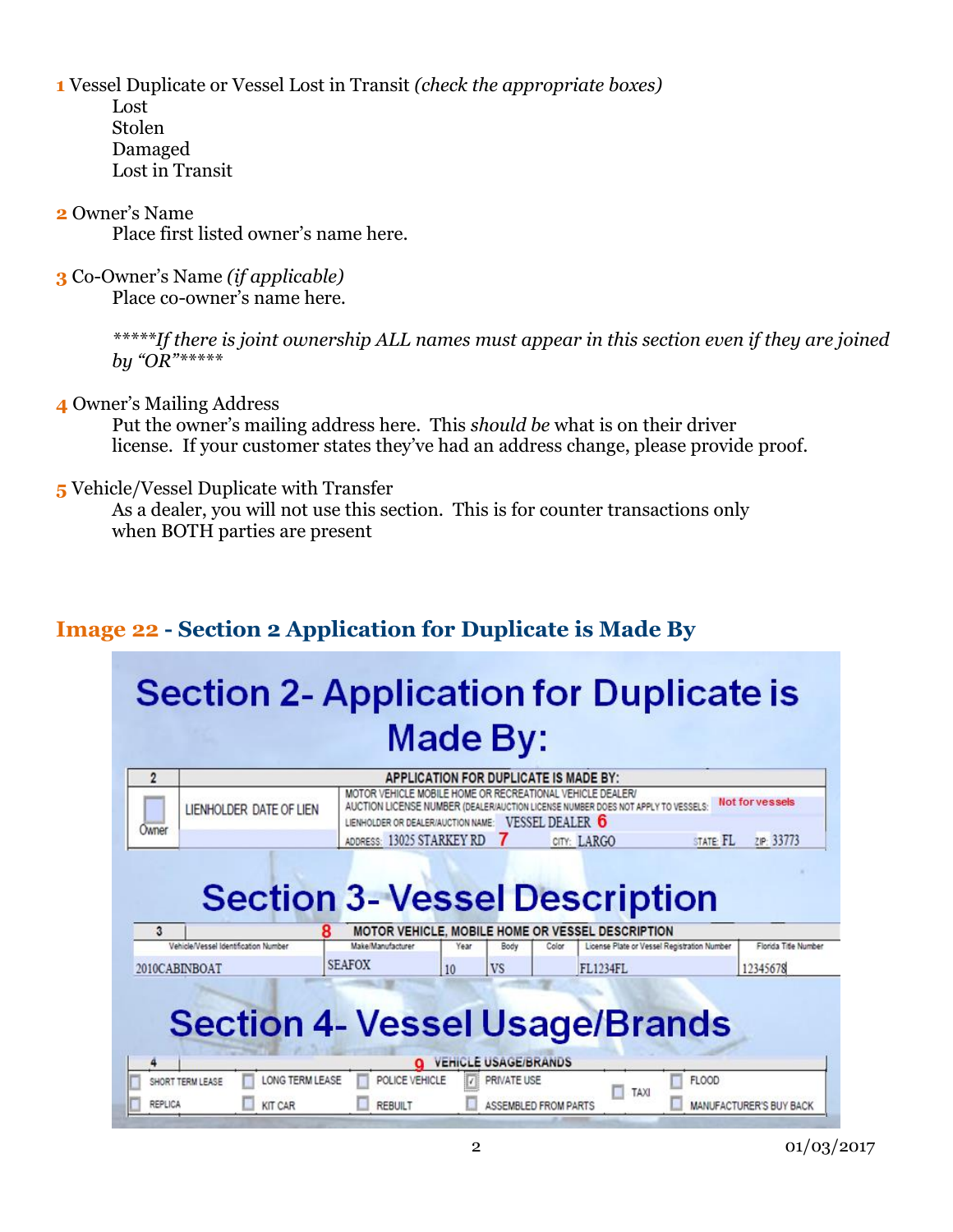Motor Vehicle Dealer License Number

This states that Dealer License does not apply to Vessel Dealers. Please disregard the area that asks for your dealer license number *(unless you have one)*.

**6** Dealer Name Enter your dealership name here.

**7** Dealer Address Enter your dealership address here.

## **Section 3 Vessel Description**

**8** Vessel Description Enter the HIN, Make, Year, Body, FL Number and FL title number of the vessel

### **Section 4 Vessel Usage/Brands**

**9** Vessel Usage/Brands *(check the appropriate box/boxes)* 

## **Image 23 - Section 5 Lienholder Information**

| 5                         |                                                                                                     | <b>LIENHOLDER INFORMATION</b>   |                                           |     |
|---------------------------|-----------------------------------------------------------------------------------------------------|---------------------------------|-------------------------------------------|-----|
| If no lien, Print "None"  | FEID # DL# & Sex and Date of Birth DMV Account #                                                    | Lienholder Name<br>Date of Lien |                                           |     |
| 10<br><b>NONE</b>         |                                                                                                     |                                 |                                           |     |
|                           |                                                                                                     | City                            | State                                     | Zip |
|                           | Lienholder Mailing Address                                                                          |                                 |                                           |     |
|                           |                                                                                                     |                                 |                                           |     |
|                           | If Lienholder authorizes the Department to send title to the owner, check box and countersign.      |                                 |                                           |     |
| Lienholder E-Mail Address | If this box is not checked, title will be mailed to the first lenholder Mailing Address ro vesseus) |                                 | (Signature of Lienholders Representative) |     |

**10** "If No Lien, Print "NONE"

If there is no lien on the vehicle/vessel/mobile home, put the word "none" here. \*\*\*\*\*If there is a lien, only the lienholder can apply for a duplicate title\*\*\*\*

#### **11** Lienholder Information

This form allows you to add a lien and apply for a duplicate at the same time. This is not a common occurrence.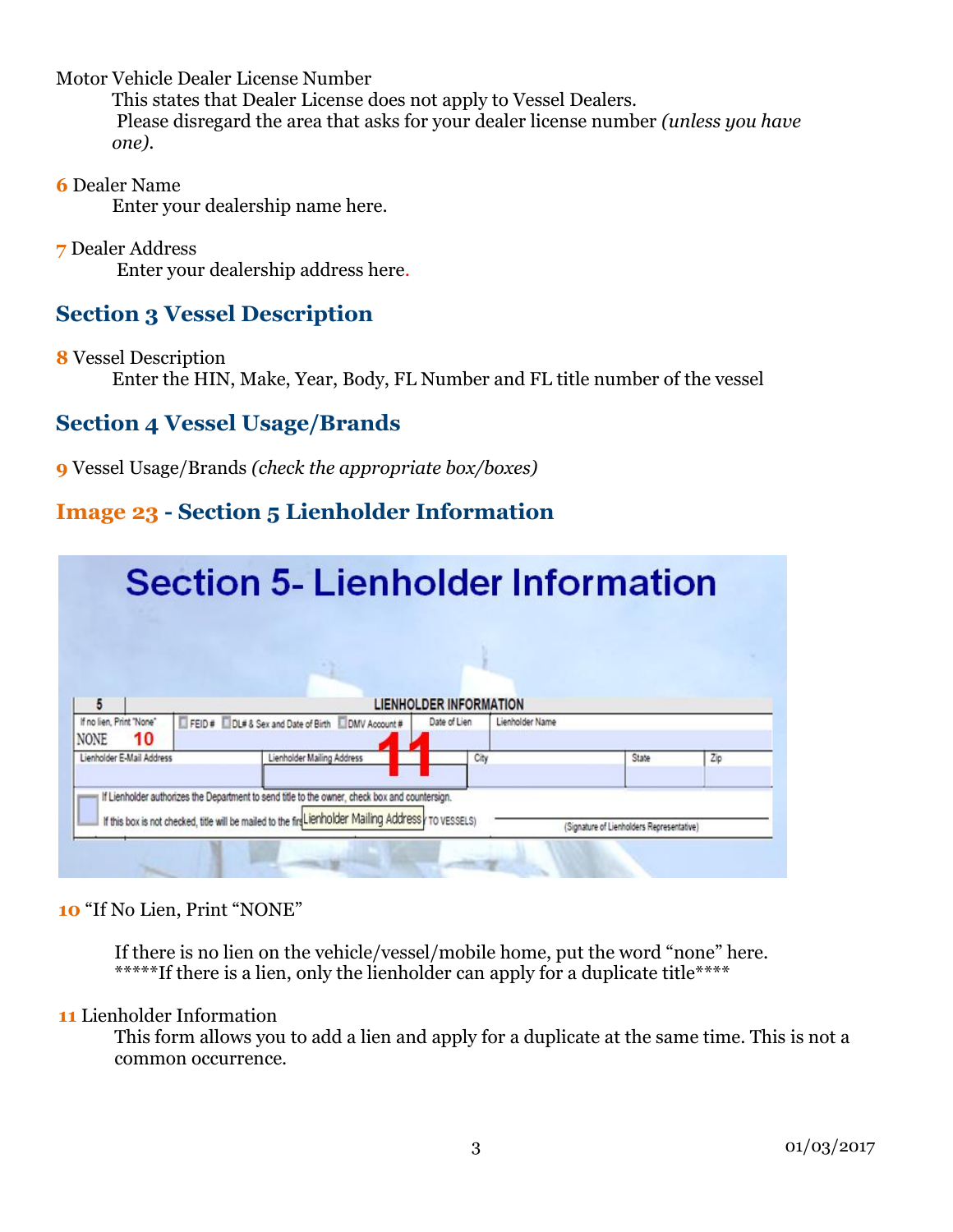### **Image 24 - Section 6 Application Attestment/Signatures and Odometer Declaration / Disclosure**

|                                                                                                                                                                                                                                                                    | <b>Section 6- Application</b><br><b>Attestment / Signatures</b>                                                                                                    |
|--------------------------------------------------------------------------------------------------------------------------------------------------------------------------------------------------------------------------------------------------------------------|--------------------------------------------------------------------------------------------------------------------------------------------------------------------|
|                                                                                                                                                                                                                                                                    | APPLICATION ATTESTMENT/SIGNATURES AND ODOMETER DECLARATION/DISCLOSURE                                                                                              |
| WARNING: Pedecal and state law require that you state the mileage in connection with an application for Certificate of Title. Providing a false statement may result in fines or imprisonment<br>I (WE) STATE THAT THIS <b>DESIGN CONTACT OD OMETER NOWS READS</b> | XX (NO TENTHS) MILES                                                                                                                                               |
| DATE READ                                                                                                                                                                                                                                                          | AND INVE HEREBY CERTIFY THAT TO THE BEST OF MY/OUR KNOWLEDGE THE ODOMETER READING                                                                                  |
| CAUTION: READ CAREFULLY BEFORE YOU CHECK A BOX                                                                                                                                                                                                                     |                                                                                                                                                                    |
| 1. REFLECTS ACTUAL MILEAGE                                                                                                                                                                                                                                         | 2. IS IN EXCESS OF ITS MECHANICAL LIMITS. (EXCESS OF ITS MECHANICAL LIMITS APPLIES TO 5 DIGIT ODOMETERS)                                                           |
| 3. IS NOT THE ACTUAL MILEAGE. WARNING - ODGE EXAMPLE REPANCY                                                                                                                                                                                                       |                                                                                                                                                                    |
|                                                                                                                                                                                                                                                                    | I CERTIFY THAT THE MOTOR VEHICLE/VESSEL DESCRIBED ABOVE WILL 103 FE OPERATED ON THE STREETS AND HIGHWAYS/WATERWAYS OF THIS STATE                                   |
| AND NO FLORIDA LICENSE PLATE HAS BEEN TRANSFERRED TO OR PUNITHERM FOR THIS MOTOR VEHICLE.                                                                                                                                                                          |                                                                                                                                                                    |
| Department and defend the Certificate of Title against all actions or claims by any person.                                                                                                                                                                        | I am/we are the owner(s), lienholder(s), and am legally authorized to apply for and receive the Duplicate Certificate of Title. Uwe further agree to indemnify the |
|                                                                                                                                                                                                                                                                    | UNDER PENALTIES OF PER WRY. IWE DECLARE THAT IWE HAVE READ THE FOREGOING DOCUMENT AND THAT THE FACTS STATED IN IT ARE TRUE.                                        |
| IF APPLICABLE LATTEST TO HAVING<br>PURCHASE<br>ACQUIRED THE MOTOR VEHICLE, MOBILE<br>OME OR VESSEL DESCRIBED ABOVE BY:                                                                                                                                             | Date Sold<br>Selling Price \$<br><b>INHERITANCE</b><br><b>COURT ORDER</b>                                                                                          |
| Signature of<br>Purchaser:                                                                                                                                                                                                                                         | Printed Name<br>of Purchaser                                                                                                                                       |
| Signature of<br>Co-Purchaser                                                                                                                                                                                                                                       | Printed Name of<br>Co-Purchaser's                                                                                                                                  |
| Charles Brown<br>Signature of Seller!<br>Owner/List Sider:                                                                                                                                                                                                         | Printed Name of<br>Seller/Owner/Lienholder: CHARLES BROWN                                                                                                          |
| Signature of<br>Co-Owner:                                                                                                                                                                                                                                          | Printed Name of<br>Co-Owner                                                                                                                                        |
|                                                                                                                                                                                                                                                                    |                                                                                                                                                                    |

#### **12** Declaration / Disclosure and Transfer of Ownership

Vessels have no odometers, so there is no need to complete anything in this area. You cannot use this form for transfer of ownership. These areas are a designated for walk-in customers only.

#### **13** Signature of Seller / Owner / Lienholder

The owner's signature and printed name go in this area

If there are co-owners and their names are joined by "and" we will need all owner's signatures. If there are co-owners and their names are joined by "or" we only need one signature, but all names should be printed.